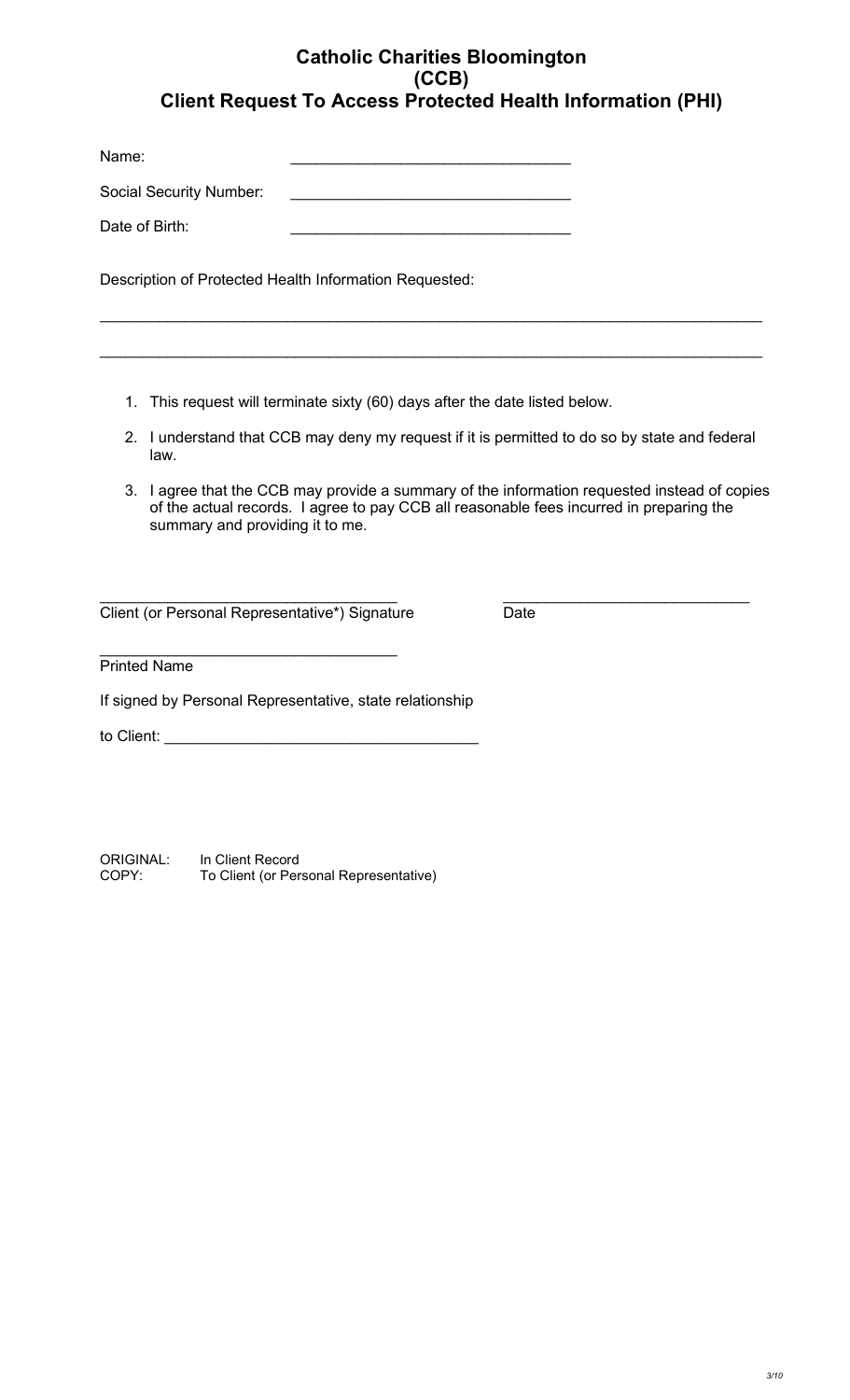## **Catholic Charities Bloomington (CCB) Decision Regarding Client Request To Access Protected Health Information (PHI)**

| On ______________, 20__, you requested access to inspect and/or copy certain protected health information or "PHI"<br>about you.<br>Access to the following protected health information is:<br>Approved (subject to any limitations described here):<br>Denied (subject to any limitation described here):<br>The basis for any denial described above is as follows:<br>The request is for Psychotherapy Notes. (Unreviewable)<br>$\Box$<br>The information that is the subject of the request was created in anticipation of, or for use in a civil,<br>criminal or administrative proceeding. (Unreviewable)<br>$\mathsf{L}$<br>yourself or another person. (Reviewable)<br>$\mathsf{L}$<br>(Reviewable)<br>individual or another person. (Reviewable)<br>$\Box$<br>(Unreviewable) | Name and address of Client:                                                                                                                                                                                                                                                                                                                       |
|----------------------------------------------------------------------------------------------------------------------------------------------------------------------------------------------------------------------------------------------------------------------------------------------------------------------------------------------------------------------------------------------------------------------------------------------------------------------------------------------------------------------------------------------------------------------------------------------------------------------------------------------------------------------------------------------------------------------------------------------------------------------------------------|---------------------------------------------------------------------------------------------------------------------------------------------------------------------------------------------------------------------------------------------------------------------------------------------------------------------------------------------------|
|                                                                                                                                                                                                                                                                                                                                                                                                                                                                                                                                                                                                                                                                                                                                                                                        |                                                                                                                                                                                                                                                                                                                                                   |
|                                                                                                                                                                                                                                                                                                                                                                                                                                                                                                                                                                                                                                                                                                                                                                                        |                                                                                                                                                                                                                                                                                                                                                   |
|                                                                                                                                                                                                                                                                                                                                                                                                                                                                                                                                                                                                                                                                                                                                                                                        |                                                                                                                                                                                                                                                                                                                                                   |
|                                                                                                                                                                                                                                                                                                                                                                                                                                                                                                                                                                                                                                                                                                                                                                                        |                                                                                                                                                                                                                                                                                                                                                   |
|                                                                                                                                                                                                                                                                                                                                                                                                                                                                                                                                                                                                                                                                                                                                                                                        |                                                                                                                                                                                                                                                                                                                                                   |
|                                                                                                                                                                                                                                                                                                                                                                                                                                                                                                                                                                                                                                                                                                                                                                                        |                                                                                                                                                                                                                                                                                                                                                   |
|                                                                                                                                                                                                                                                                                                                                                                                                                                                                                                                                                                                                                                                                                                                                                                                        |                                                                                                                                                                                                                                                                                                                                                   |
|                                                                                                                                                                                                                                                                                                                                                                                                                                                                                                                                                                                                                                                                                                                                                                                        |                                                                                                                                                                                                                                                                                                                                                   |
|                                                                                                                                                                                                                                                                                                                                                                                                                                                                                                                                                                                                                                                                                                                                                                                        | A licensed health care professional has determined, upon advice by a physician, and in the exercise of<br>professional judgment, that the access requested is reasonably likely to endanger the life or physical safety or                                                                                                                        |
|                                                                                                                                                                                                                                                                                                                                                                                                                                                                                                                                                                                                                                                                                                                                                                                        | The information makes reference to another person, who is not a health care provider, and a licensed<br>health care professional has determined, upon advice by a physician, and in the exercise of professional<br>judgment, that the access requested is reasonably likely to cause substantial harm to such other person.                      |
|                                                                                                                                                                                                                                                                                                                                                                                                                                                                                                                                                                                                                                                                                                                                                                                        | The request for access was made by the client's personal representative and a licensed health care<br>professional has determined, upon advice by a physician, and in the exercise of professional judgment, that the<br>provision of access to such personal representative is reasonably likely to cause substantial harm to the                |
|                                                                                                                                                                                                                                                                                                                                                                                                                                                                                                                                                                                                                                                                                                                                                                                        | You are an inmate of a correctional institution and your obtaining a copy of such information would<br>jeopardize the health, safety, security, custody, or rehabilitation of yourself or other inmates, or the safety of an<br>officer, employee, or other person at the correctional institution or person responsible for your transportation. |
|                                                                                                                                                                                                                                                                                                                                                                                                                                                                                                                                                                                                                                                                                                                                                                                        | Other (Describe and state whether Reviewable or not):                                                                                                                                                                                                                                                                                             |

If access is denied on a ground identified above as "Reviewable," you have the right to have the denial reviewed by CCB Executive Director who is designated by CCB to act as the reviewing official, and who did not participate in the original decision to deny access. To have the above denial reviewed, please contact the Privacy Officer, in writing, at the following address:

 $\mathcal{L}_\mathcal{L} = \mathcal{L}_\mathcal{L} = \mathcal{L}_\mathcal{L} = \mathcal{L}_\mathcal{L} = \mathcal{L}_\mathcal{L} = \mathcal{L}_\mathcal{L} = \mathcal{L}_\mathcal{L} = \mathcal{L}_\mathcal{L} = \mathcal{L}_\mathcal{L} = \mathcal{L}_\mathcal{L} = \mathcal{L}_\mathcal{L} = \mathcal{L}_\mathcal{L} = \mathcal{L}_\mathcal{L} = \mathcal{L}_\mathcal{L} = \mathcal{L}_\mathcal{L} = \mathcal{L}_\mathcal{L} = \mathcal{L}_\mathcal{L}$ 

**Catholic Charities Bloomington** Attention: Privacy Officer 803 N Monroe Street Bloomington, IN 47404

As stated in our Privacy Notice, you have the right to contact our Privacy Officer at any time if you wish to file a complaint about our privacy policies and procedures or if you believe we have violated your privacy rights. You also have the right to contact the Department of Health and Human Services in Baltimore, Maryland regarding these matters, particularly if you do not believe that we have properly responded to your request. The contact information, both for our Privacy Officer and the Secretary, is as follows:

**Catholic Charities Bloomington** Privacy Officer **Privacy Officer Street Act 2003** N Monroe Street **Privacy Complaints**<br>
Privacy Complaints 803 N Monroe Street **Privacy Complaints** 

U.S. Dept. of Health and Human Services Bloomington, IN 47404 Centers for Medicare & Medicaid Services 7500 Security Boulevard Baltimore, Maryland 21244-1850

\_\_\_\_\_\_\_\_\_\_\_\_\_\_\_\_\_\_\_\_\_\_\_\_\_\_\_\_\_\_\_\_\_\_\_ Date

\_\_\_\_\_\_\_\_\_\_\_\_\_\_\_\_\_\_\_\_\_\_\_\_\_\_\_\_\_\_\_\_\_\_\_\_\_\_\_\_\_ Authorized CCB Staff Member

 $\mathcal{L}_\text{max}$  , where  $\mathcal{L}_\text{max}$  , we have the set of  $\mathcal{L}_\text{max}$ CCB Staff Member Title

ORIGINAL: Client (or Personal Representative)<br>
COPY: Client Record Client Record